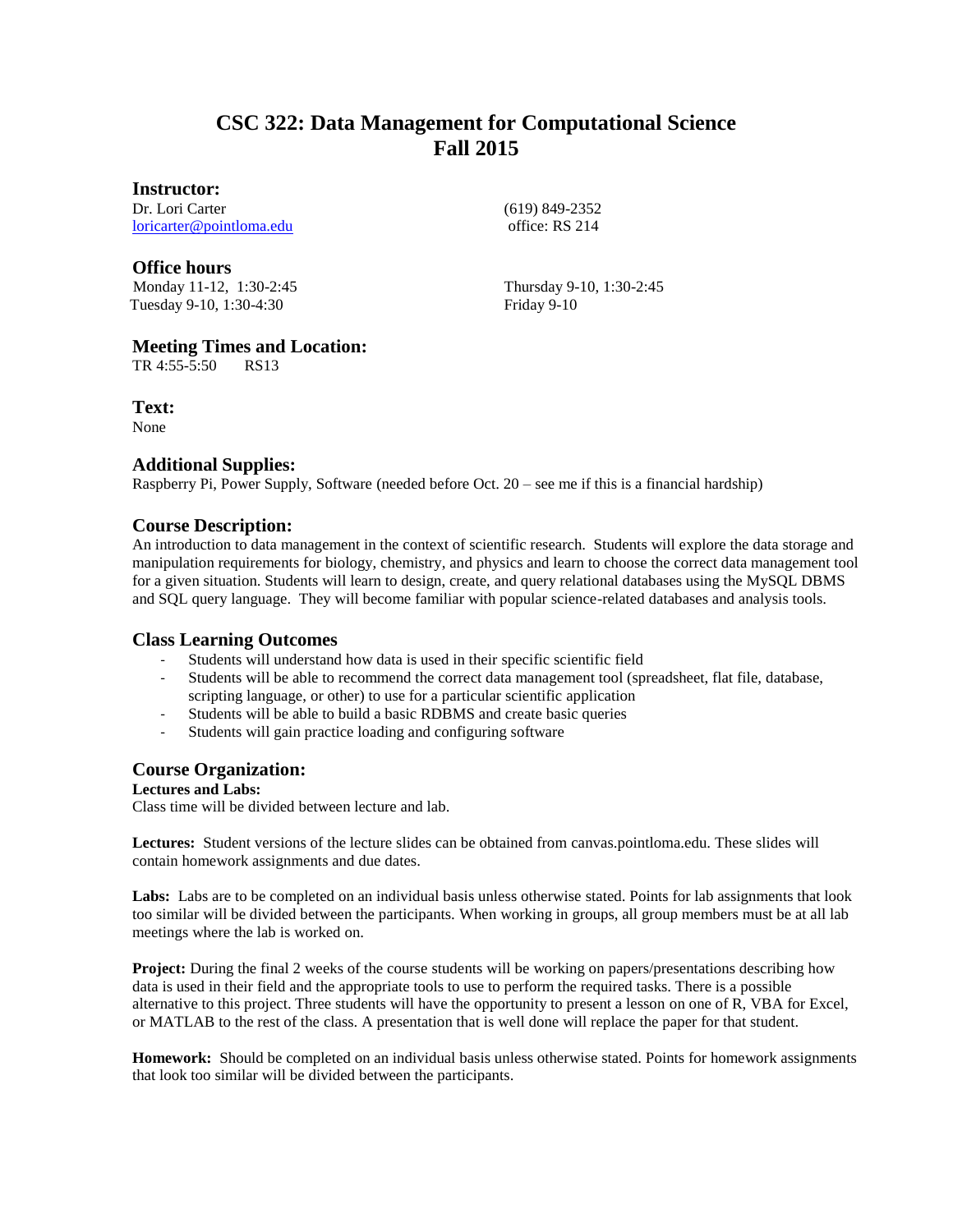**Exams:** There will be 2 exams. If you will miss an exam for a school function, you must arrange to take it in advance. If you ever miss an exam without giving me prior notice, there is a good chance you will receive a zero unless, of course, there was clearly an emergency. Exam content can include material from lectures, articles, labs, and homework. Exam 1 is scheduled for **Oct. 15**. It will include all material covered to that point. Exam 2 is scheduled for **Dec. 1** and will be comprehensive, but will emphasize material covered since the first exam.

**Final Exam:** Your culminating experience will be the presentation of your project at 4:30 on the Tuesday of finals week. If this time does not work, please let me know **immediately**.

## **Grading:**

| Homework and Labs 50% |     |
|-----------------------|-----|
| Exams                 | 40% |
| <b>Final Project</b>  | 10% |

Final grades will be determined as follows:

| 100-93% | $\overline{A}$ | $80-82\%$ B- | 67-69%     | $D+$         |
|---------|----------------|--------------|------------|--------------|
| 90-92%  | $A-$           | 77-79% C+    | 63-66% D   |              |
| 87-89%  | $B+$           | 73-76% C     | 60-62%     | $D-$         |
| 83-86%  |                | 70-72% C-    | $0 - 59\%$ | $\mathbf{F}$ |

# **Credit Hour Information:**

#### Distribution of Student Learning Hours

It is anticipated that you will spend a minimum of 37.5 participation hours per credit hour in your course. The estimated time expectations for this course are shown below:

| Assignments                   | <b>Total Course Hours</b> |
|-------------------------------|---------------------------|
| Reading: Papers and Notes     | 14                        |
| Written Assignments           |                           |
| Lectures                      | 22                        |
| Labs and Lab assignments      | 28                        |
| Written and Programming Exams |                           |
|                               |                           |
| <b>TOTAL</b>                  | 75                        |
|                               |                           |

#### **Attendance:**

Attendance is expected at each class session. In the event of an absence you are responsible for the material covered in class and the assignments given that day.

Regular and punctual attendance at all classes in which a student is registered is considered essential to optimum academic achievement. Therefore, regular attendance and participation in each course are minimal requirements to be met. There are no allowed or excused absences except as approved in writing by the Provost for specific students participating in certain university-sanctioned activities. Excused absences still count toward the 10%-20% limits, but allow students to make up work, quizzes, or tests missed as a result of a university-sanctioned activity. Activities of a unique nature, such as labs or other activities identified clearly on the syllabus, cannot be made up except in rare instances when instructors have given advanced, written approval for doing so. Whenever the number of accumulated absences in a class, for any cause, exceeds ten (10) percent of the total number of class meetings, the faculty member should send an e-mail to the student and the Vice Provost for Academic Administration (VPAA) warning of attendance jeopardy. If more than twenty (20) percent of the total number of class meetings is reported as missed, the faculty member or VPAA may initiate the student's de-enrollment from the course without further advanced notice to the student. If the date of de-enrollment is past the last date to withdraw from a class, the student will be assigned a grade of W or WF consistent with university policy in the Grading section of the catalog. There are no refunds for courses where a de-enrollment was processed. For more details see the PLNU catalog: [http://catalog.pointloma.edu/content.php?catoid=14&navoid=1089#Class\\_Attendance](http://catalog.pointloma.edu/content.php?catoid=14&navoid=1089#Class_Attendance)

# **Class Enrollment:**

It is the student's responsibility to maintain his/her class schedule. Should the need arise to drop this course (personal emergencies, poor performance, etc.), the student has the responsibility to follow through (provided the